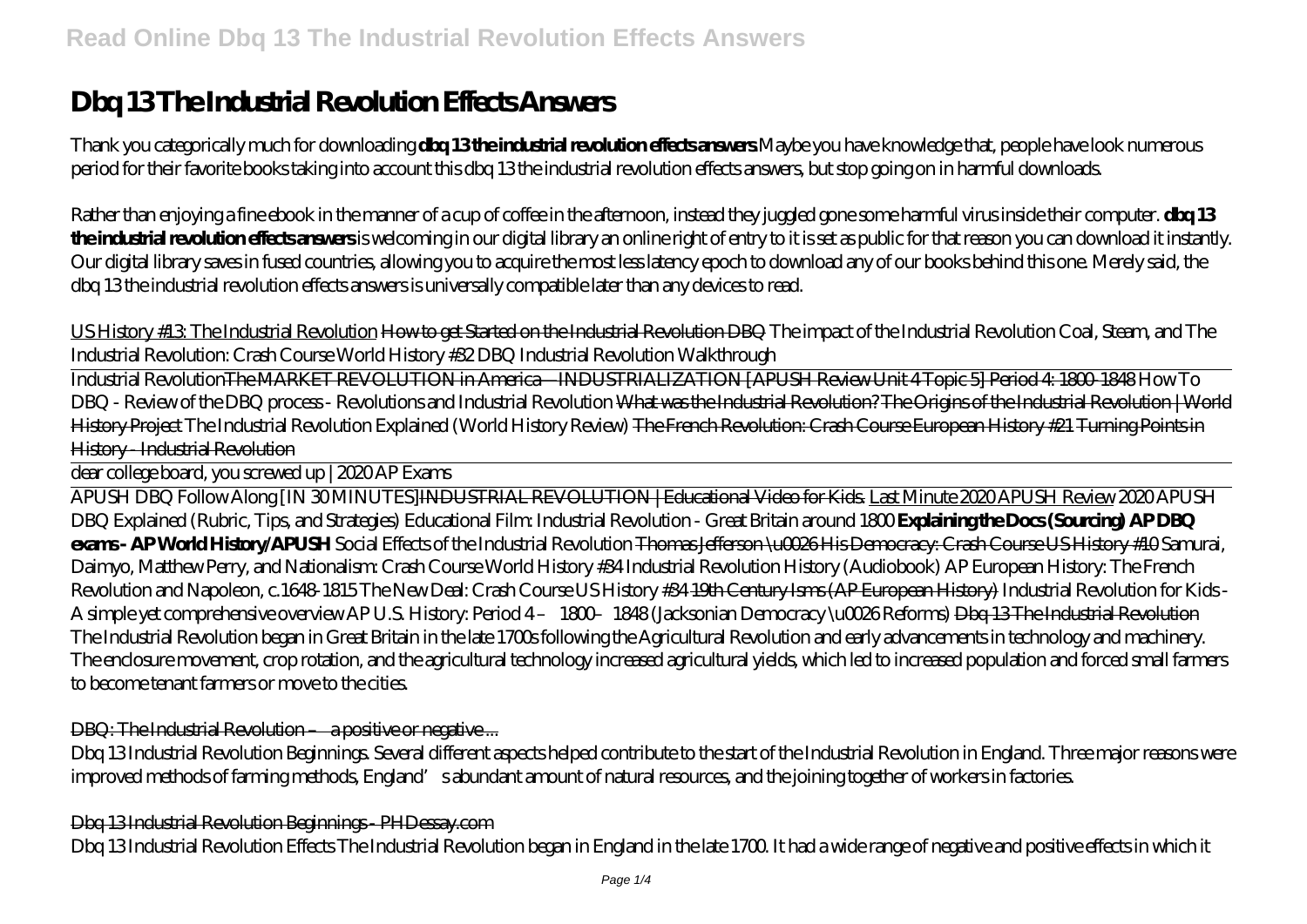# **Read Online Dbq 13 The Industrial Revolution Effects Answers**

# affected the economic and social life on the people living in England.

# Dbq 13 Industrial Revolution Effects Free Essays

DBQ 13: The Industrial Revolution: Effects (continued) Does this testimony describe positive or negative effects of the Industrial Revolution? Describe the effects of industrialization on children working in the factory. Document 2 Here is an excerpt from the testimony of Joseph Hebergam to the Sadler Committee.

#### St. Francis Preparatory School

Industrial Revolution DBQ. The impact of the Industrial Revolution was a positive experience for some, but it was a great difficulty for others. Because of the demands for reform and protection for workers arose, government and unions began to take place. That was how the evils of the Industrial Revolution addressed in England in the eighteenth and nineteenth centuries.

#### Industrial Revolution DBQ - WriteWork

Document 13. Document 14. Document 15. Title: INDUSTRIAL REVOLUTION DBQ Author: Authorized User Last modified by: Adam Sullivan Created Date:  $9/12/201423300$ AM Other titles: INDUSTRIAL REVOLUTION DBQ ...

# INDUSTRIAL REVOLUTION DBQ - Winthrop Public Schools

Industrial Revolution Quality of Life DBQ Sources Historical Question: Does rapid economic growth, due to industrialization, have a positive or negative effect on the quality of life for humans? Working Conditions Document A: Description: This image was created by Fredrikke Palmer in the Women's Journal in 1916. Citation: Simkin, J. (n.d ...

# Industrial Revolution Quality of Life DBQ Sources

According to an excerpt from "The Philosophy of Manufactures" by Andrew Ure, 1835 and an excerpt from "The Working Man's Companion", the Industrial Revolution was described as a positive effect on the country, society, and the people. The Industrial Revolution allowed products to be produced quicker and brought at a cheaper price.

# DBQ- Industrial Revolution Free Essay Example

Reference style dissertation essay on a theme statement growing up speaking spanish essay, short essay on your hobby, essays my volunteer experience integrity a lifestyle essay essay revolution 13 the effects Dbq industrial. Example reflective essay for critical thinking and writing for nursing students.

#### Dbq 13 the industrial revolution effects essay

Thesis Points. advanced quality of life b/c of machinery and means of transportation but all of the great was exploited by child labor. Body #1. The first reason why the industrial revolution made a positive impact was by through advancements in machinery. 2 industries that greatly improved were textile and agriculture.

Study Industrial Revolution DBQ Flashcards | Quizlet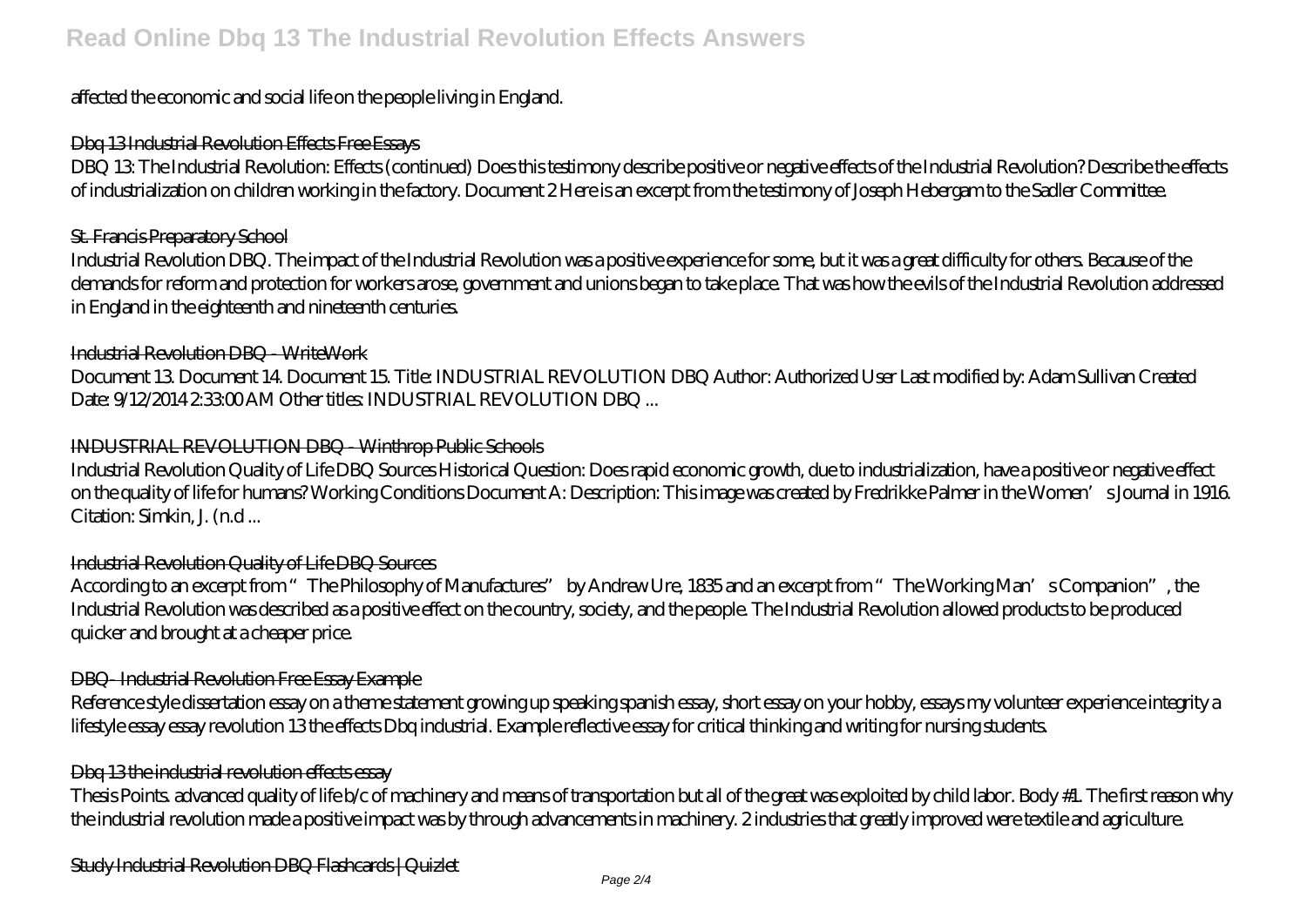# **Read Online Dbq 13 The Industrial Revolution Effects Answers**

Start studying History DBQ. Learn vocabulary, terms, and more with flashcards, games, and other study tools. Search. Browse. Create. Log in Sign up. Log in Sign up. ... Industrial Revolution (PDodge) 44 terms. O2-7-03. OTHER SETS BY THIS CREATOR. Psych exam four. 161 terms. MHalstead19st. psych exam 2 chapters (2,11,12) need ch9. 161 terms.

# History DBQ Flashcards | Quizlet

DBQ: Industrial Revolution The Industrial Revolution had many different impacts on England's people and economy, some being positive and others negative. The Industrial Revolution began when new inventions were introduced to England. These inventions effected transportation, jobs, social classes, education, and living conditions.

#### Dbq 13 Industrial Revolution Beginnings Essay - 482 Words

The Industrial Revolution The Industrial Revolution occurred in Britain between the eighteenth and nineteenth century. Its characterized by the transition from an old to new process of manufacturing. It was a period during which predominantly agrarian, rural societies in Europe and America became industrial and urban.

#### Industrial Revolution Essay Examples - Free DBQ Essays and ...

DBQ MIDTERM Female workers in Japanese silk factories: Did the costs outweigh the benefits? When the Industrial Revolution began during 1760 in Europe, precisely Britain, countries people around the world wanted to industrialized their region as well. But, It took Japan 100 years after Europe and America to industrialize and the reason of this was mainly political.

DBQ MIDTERM.docx - DBQ MIDTERM Female workers in Japanese ... Engineering - Science University Magnet School

#### Engineering - Science University Magnet School

Industrial Revolution DBQ The Industrial Revolution greatly increased the production of goods. It began in England on the 1700s. Factories were built in clusters and were built near water for their power. The Industrial Revolution had many negative and positive effects, but the negative effects outweighed the positive effects.

#### Industrial Revolution Dbq - PHDessay.com

Industrial Revolution DBQ Brad Stefnitz The Industrial Revolution was a period from the 18th to 19th century where major changes in agriculture, manufacturing, mining, transportation, and technology had a profound effect on the social, economic and cultural conditions in Great Britain.

Industrial Revolution Dbq Essays | AntiEssays Created Date: 11/7/2017 2:35:35 PM